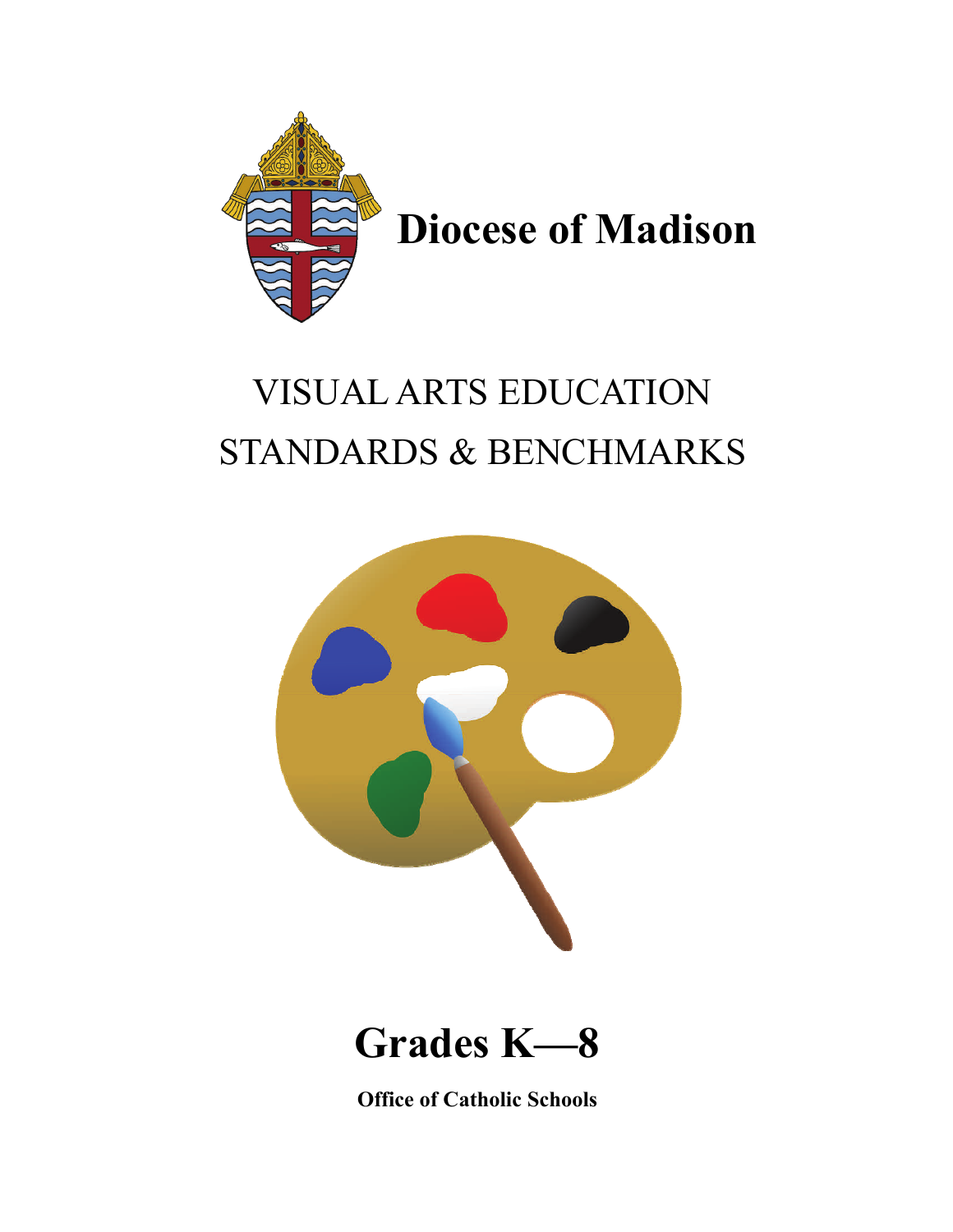## **Introduction**

The Standards and Benchmarks for Visual Arts in the Diocese of Madison are based on the National Standards for Visual Arts as put forth by ARTSEDGE. These Standards and Benchmarks were then modified for the Diocese of Madison by professional Visual Arts educators from around the Diocese that represented the full scope and sequence of Visual Arts programs within schools from all areas and of varying sizes. The committee continually recognized that the Standards and Benchmarks needed to be accessible to all educators, as not all schools in the Diocese employ a dedicated Visual Arts Educator.

Above all, the Standards are based on the philosophy that all students should be able to appreciate visual art, as everything non-natural in existence has been created and is thus some form of art. At the core of the Visual Arts Standards and Benchmarks is the need for students and teachers to place value in the contributions and contributors of art, as anybody can create and contribute. Visual Art is not a matter of how well or flashy a work of visual art may be, but the value of the contributor and recognition of beauty within the product.

The Standards themselves are written in relation to one's own and others' work, specifically:

- 1. Create art using various media, techniques, and processes *(in own work)*
- 2. Investigate and apply the principles of design and elements of art *(in own work)*

3. Relate artistic ideas and works with societal, cultural, and historical context *(in own and others' work)*

4. Perceive and analyze artistic work *(in others' work)*

As Catholic Schools, program leaders and teachers must also place value and purpose in the area of sacred art. Although sacred art is not explicitly labeled in the Standards, it is the expectation that students be exposed to the rich Traditions and traditions of the Catholic Church in sacred art. Furthermore, all art can be traced to religious origins, so the value of sacred art is inherent to the historical context.

Although it is highly recommended that every school dedicate a certified teacher to the Visual Arts program, the committee also recognizes that this is not possible for schools operating in certain circumstances. In either instance, in order for students to master the Standards and Benchmarks, program leaders should allow for at least 45 minutes of dedicated instruction in Visual Arts Education weekly, as well as concepts interwoven into other curricular areas in a cross-curricular fashion. This document should be responsibly used in all schools, meaning that schools without a dedicated visual art program need to address how grade-level teachers will report student achievement in regards to the Standards and Benchmarks.

Diocese of Madison Visual Arts Standards Revision Committee Members:

Michael Flanagan; Assistant Superintendent, Office of Catholic Schools Amber Dahnke; St. Peter, Ashton Nicole Felder; Holy Ghost / Immaculate Conception, Dickeyville / Kieler Peg Napralla; St. Mary, Portage

February 2016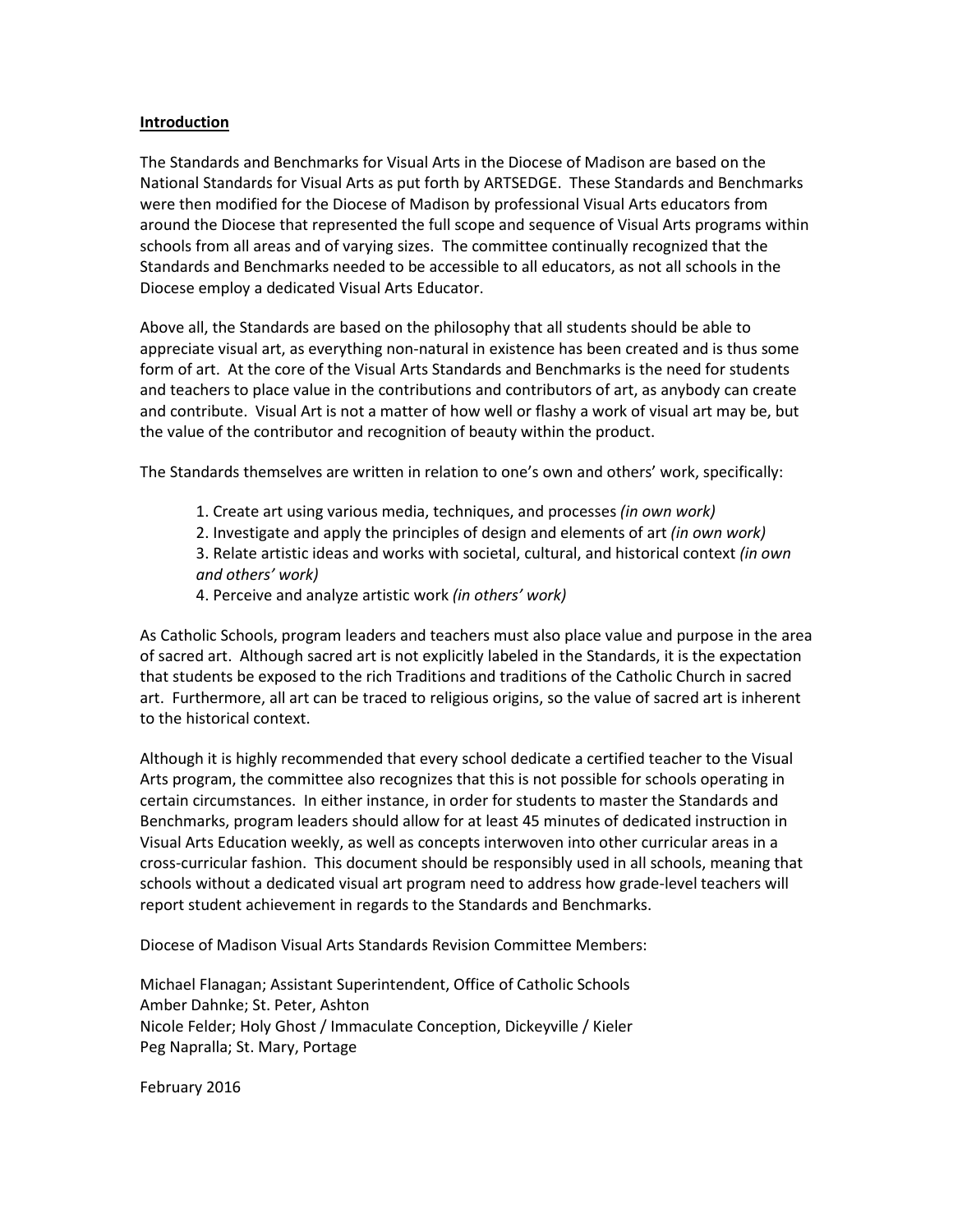## **VA Visual Arts Education Standards**

**1. Create art using various media, techniques, and processes**

**2. Investigate and apply the principles of design and elements of art**

**3. Perceive and analyze artistic work**

**4. Relate artistic ideas and works with societal, cultural, and historical context**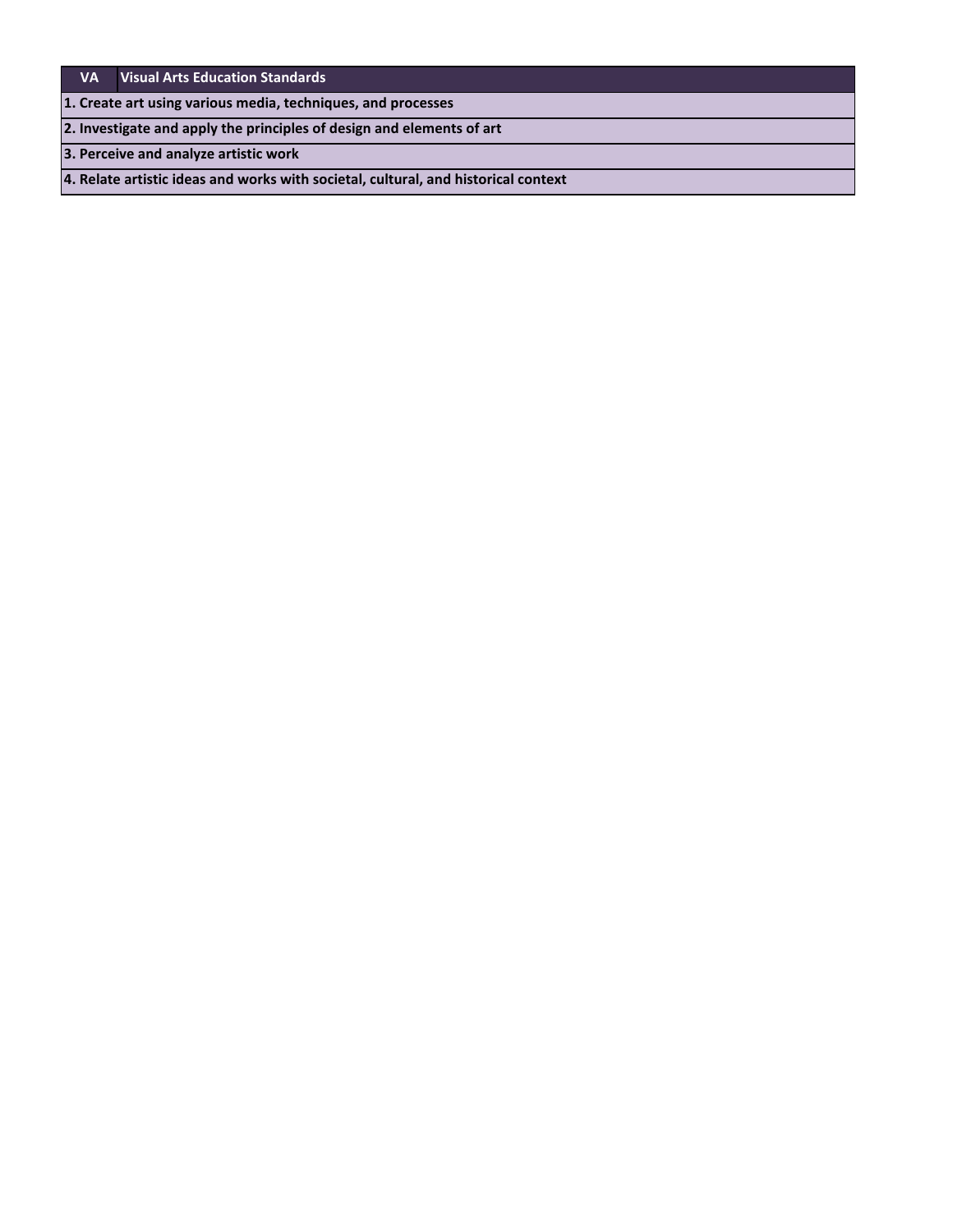|              | Kindergarten:                                             | Grade 1:                                                                    | Grade 2:                                                                  |
|--------------|-----------------------------------------------------------|-----------------------------------------------------------------------------|---------------------------------------------------------------------------|
| <b>VA.1.</b> | Create art using various media, techniques, and processes |                                                                             |                                                                           |
| A            | Identify various media and tools                          | Utilize various media and tools in a safe manner                            | Understand safe procedures for using and<br>cleaning tools and work space |
| B            | Recognize that creating art is a process                  | Utilize art vocabulary to describe choices within<br>the art-making process | Respond to direction in the art-making process                            |

|   | Grade 3:                                                                                             | Grade 4:                                                          | Grade 5:                                       |
|---|------------------------------------------------------------------------------------------------------|-------------------------------------------------------------------|------------------------------------------------|
| Α | Understand safe procedures for using and<br>cleaning tools and work space in an efficient<br>Imanner | Understand environmental implications of art<br><b>Imaterials</b> | Apply originality while creating artwork       |
| B | Respond to direction in the revision process                                                         | Respond to direction in the revision process                      | Identify criteria to revise a work in progress |

|   | Grade 6:                                      | Grade 7:                                       | Grade 8:                                      |
|---|-----------------------------------------------|------------------------------------------------|-----------------------------------------------|
| Α | Apply originality and personal creativity     | Identify ethical responsibility to oneself and | Demonstrate appropriate ethics while creating |
|   |                                               | <b>l</b> others                                | lartwork                                      |
|   |                                               |                                                |                                               |
|   |                                               |                                                |                                               |
|   |                                               |                                                |                                               |
| B | Utilize criteria to revise a work in progress | Understand the design process                  | Utilize the design process independently      |
|   |                                               |                                                |                                               |
|   |                                               |                                                |                                               |
|   |                                               |                                                |                                               |
|   |                                               |                                                |                                               |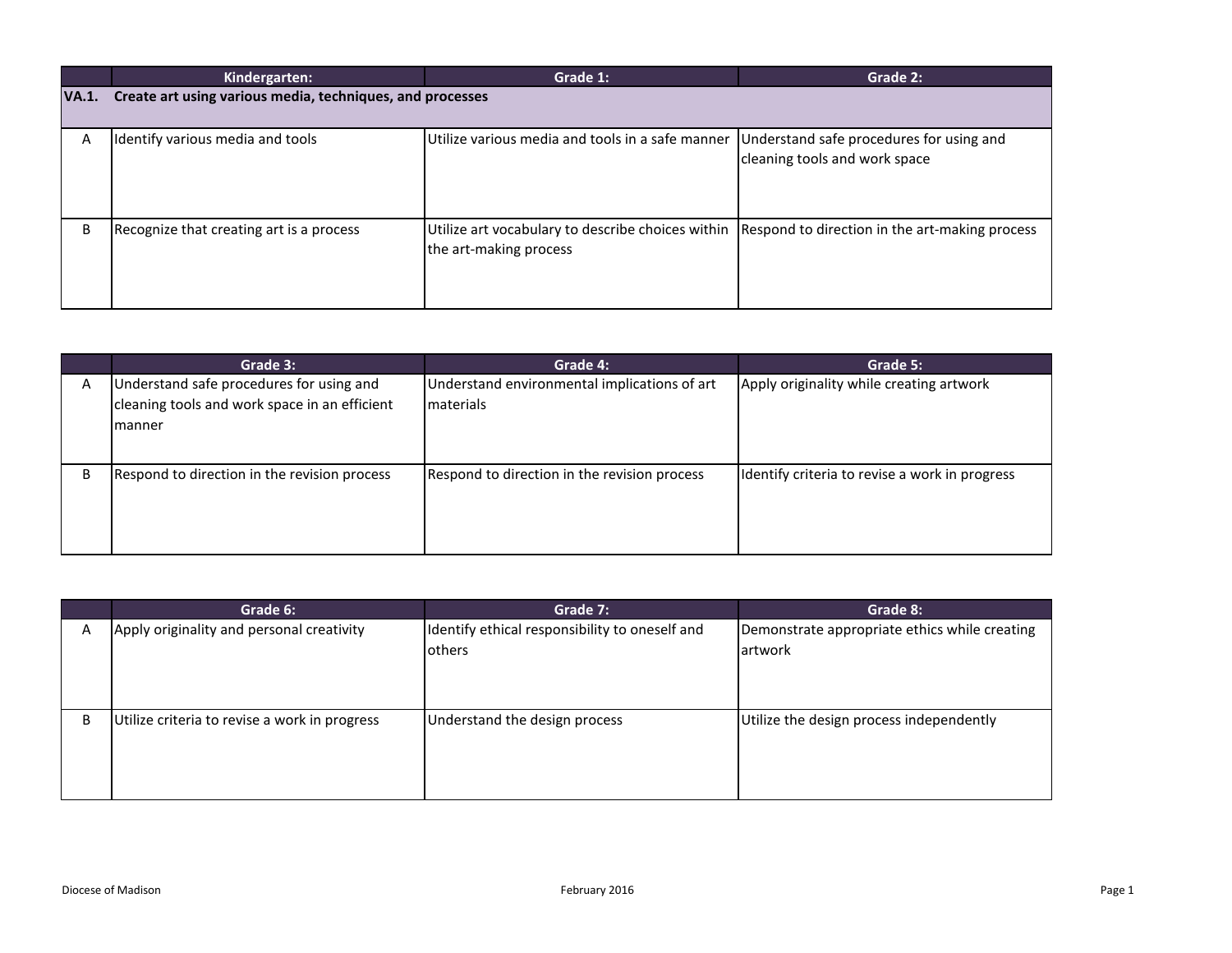|              | Kindergarten:                                                      | Grade 1:                                                         | Grade 2:                                                         |
|--------------|--------------------------------------------------------------------|------------------------------------------------------------------|------------------------------------------------------------------|
| <b>VA.2.</b> | Investigate and apply the principles of design and elements of art |                                                                  |                                                                  |
| A            | Differentiate between line, shape, and form                        | Identify various types of line, shape, and form                  | Differentiate between geometric and organic<br>shapes and forms  |
| B            | Identify primary and secondary colors by name                      | Identify primary and secondary colors by<br>category             | Understand and create secondary colors                           |
| C            | Identify light and dark                                            | Manipulate media to create light and dark<br>values              | Create a value scale                                             |
| D            | Demonstrate full use of surface space                              | Recognize a horizon line                                         | Create space by overlapping                                      |
| E            | Recognize and identify various textures                            | Describe the similarities and differences in<br>various textures | Understand the difference between tactile and<br>visual textures |
| F.           | <b>Understand pattern</b>                                          | Understand balance                                               | Understand contrast                                              |

|              | Grade 3:                                                           | Grade 4:                                            | Grade 5:                                                    |
|--------------|--------------------------------------------------------------------|-----------------------------------------------------|-------------------------------------------------------------|
| A            | Implement directional lines                                        | Identify and utilize positive and negative shapes   | Understand and utilize elements of line, shape,<br>and form |
| B            | Classify colors as either warm or cool                             | Create and utilize a color wheel                    | Identify complementary and analogous colors                 |
| $\mathsf{C}$ | Utilize value to create the illusion of three<br>dimensions        |                                                     |                                                             |
| D            | Recognize and identify foreground,<br>middleground, and background | Utilize foreground, middleground, and<br>background | Utilize atmospheric perspective                             |
| E            | Apply tactile and visual textures in works of art                  |                                                     |                                                             |
| F            | Understand movement                                                | Understand emphasis                                 | Understand rhythm                                           |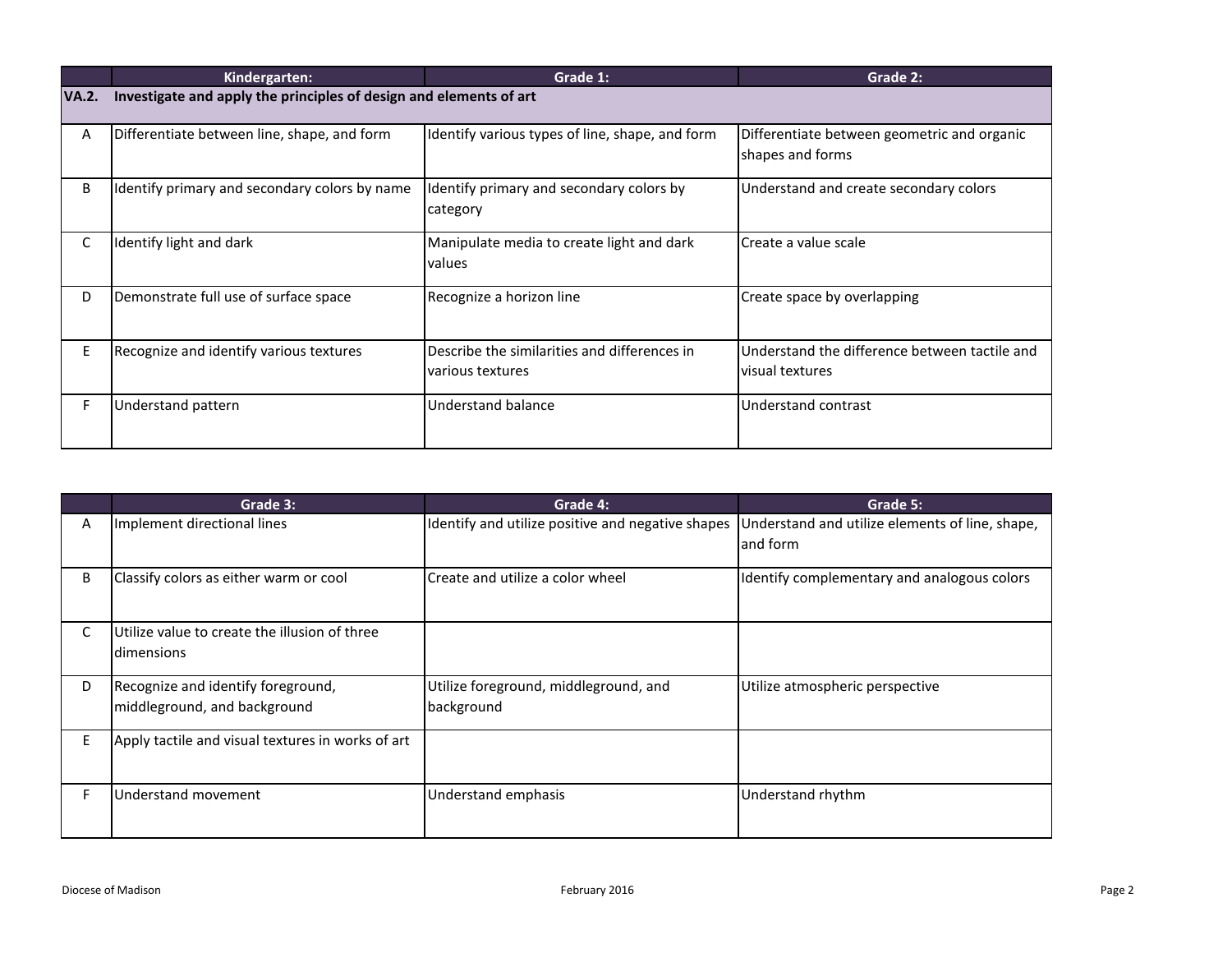|              | Grade 6:                                                                    | Grade 7:                                                                                         | Grade 8:                                                     |
|--------------|-----------------------------------------------------------------------------|--------------------------------------------------------------------------------------------------|--------------------------------------------------------------|
| <b>VA.2.</b> | Investigate and apply the principles of design and elements of art          |                                                                                                  |                                                              |
| A            | Understand and utilize elements of line, shape,<br>and form                 | Understand additive and subtractive form                                                         |                                                              |
| B            | Create and utilize an expanded color wheel that<br>includes tertiary colors | Identify and utilize color schemes, including<br>monochromatic, complementary, and analogous art | Apply color theory to the creation of a work of              |
| C            |                                                                             |                                                                                                  |                                                              |
| D            | Utilize one-point perspective                                               | Utilize two-point perspective                                                                    | Recognize and utilize various perspective<br>techniques      |
| E            |                                                                             |                                                                                                  |                                                              |
| F.           | Understand and apply principles of design                                   | Understand and apply principles of design                                                        | Achieve unity through careful use of principles<br>of design |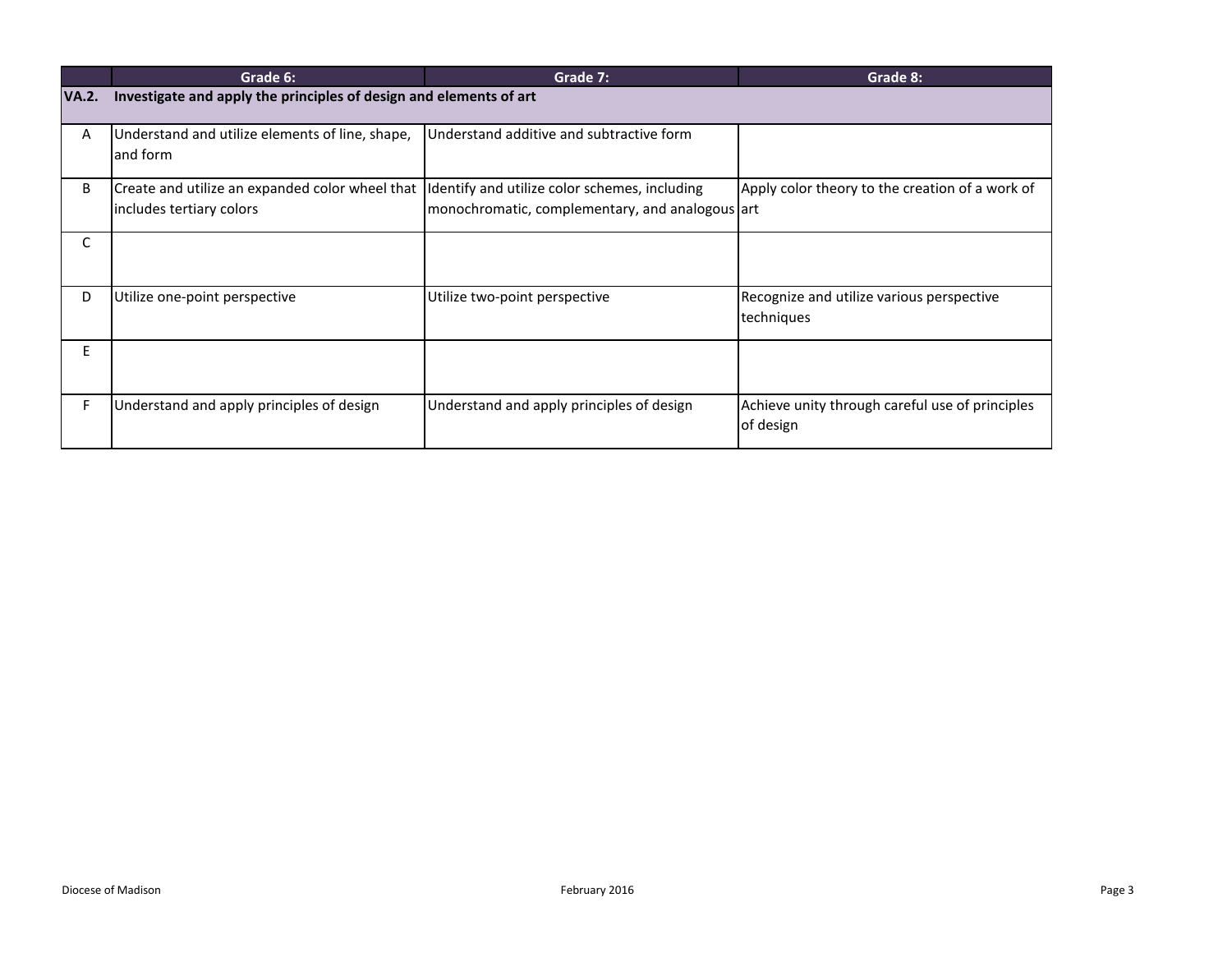|              | Kindergarten:                            | Grade 1:                                      | Grade 2:                                        |
|--------------|------------------------------------------|-----------------------------------------------|-------------------------------------------------|
| <b>VA.3.</b> | Perceive and analyze artistic work       |                                               |                                                 |
|              |                                          |                                               |                                                 |
| A            | Identify uses of art                     | Describe how works of art reflect experiences | Describe characteristics of both natural and    |
|              |                                          |                                               | constructed environments                        |
|              |                                          |                                               |                                                 |
|              |                                          |                                               |                                                 |
|              |                                          |                                               |                                                 |
| B            | Identify the subject matter and describe | Identify the subject matter and describe      | Identify media utilized to create a work of art |
|              | relevant details                         | relevant details                              |                                                 |
|              |                                          |                                               |                                                 |
|              |                                          |                                               |                                                 |
|              |                                          |                                               |                                                 |

|   | Grade 3:                                      | Grade 4:                                        | Grade 5:                                 |
|---|-----------------------------------------------|-------------------------------------------------|------------------------------------------|
| A | Identify that a process exists when an artist | Understand the process an artist uses to create | Understand that experiencing art affects |
|   | creates a work of art                         | a work of art                                   | emotion                                  |
|   |                                               |                                                 |                                          |
|   |                                               |                                                 |                                          |
|   |                                               |                                                 |                                          |
| B | Identify the mood suggested by a work of art  | Identify the mood suggested by a work of art    | Identify principles of design            |
|   |                                               |                                                 |                                          |
|   |                                               |                                                 |                                          |
|   |                                               |                                                 |                                          |

|   | Grade 6:                                                                                       | Grade 7:                                                                                                                       | Grade 8:                                                    |
|---|------------------------------------------------------------------------------------------------|--------------------------------------------------------------------------------------------------------------------------------|-------------------------------------------------------------|
| Α | Understand that individual responses to art vary Understand how the context of display affects | the response to the work of art                                                                                                | Understand how works of art reveal values and<br>lifestyles |
| B | Identify principles of design                                                                  | Identify the interaction between subject matter, Interpret art by analyzing the interaction<br>media, and principles of design | between subject matter, media, and principles<br>of design  |